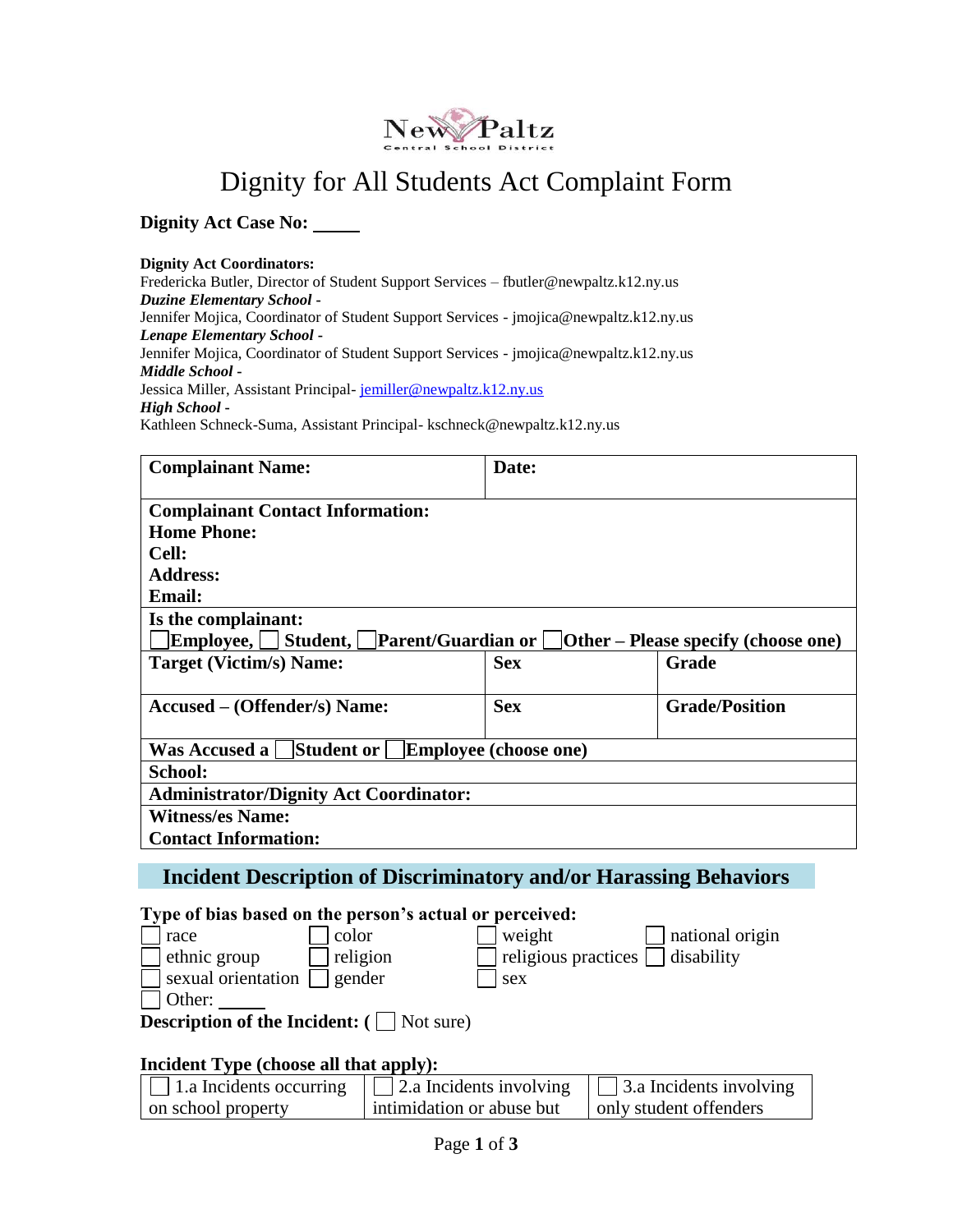| grounds                        | no verbal threat or physical | 3.b Incidents involving        |
|--------------------------------|------------------------------|--------------------------------|
| $\Box$ 1.b Incidents occurring | contact                      | only employee offenders        |
| at school-sponsored            | 2.b Incidents involving      | $\Box$ 3.c Incidents involving |
| function off school            | verbal threat but no         | both student and employee      |
|                                | physical contact             | offenders                      |
|                                | 3.c Incidents involving      |                                |
|                                | physical contact but no      |                                |
|                                | verbal threat                |                                |
|                                | 2.d Incidents involving      |                                |
|                                | both verbal threat and       |                                |
|                                | physical contact             |                                |

#### **Location: Approximate Time:**

**Are there observable changes in the student's (target) behavior?** (choose all that apply)

| <b>Actions Taken</b>                                                             |                                                                                                                                     |                                                              |  |
|----------------------------------------------------------------------------------|-------------------------------------------------------------------------------------------------------------------------------------|--------------------------------------------------------------|--|
| Attendance<br>feelings about self or<br>others<br>withdrawal<br>all that apply)? | grades<br>antisocial behaviors<br>depression<br>What actions, if any, were taken in response to the incident described above (check | social interaction<br>self-destructive<br>behaviors<br>other |  |
| Met with Principal/Designee                                                      | Parent Called                                                                                                                       | <b>Verbal Correction</b>                                     |  |
| Increased Supervision                                                            | Guidance/Counseling Support                                                                                                         | Conflict Resolution                                          |  |
| Awareness/Sensitivity<br>Session (1-1 with counselor,<br>DAC, teacher, etc.)     | Lunch Detention                                                                                                                     | <b>After School Detention</b>                                |  |
| Other prevention or intervention strategy, explain:                              |                                                                                                                                     |                                                              |  |
| Suspension from Class or<br>Activities                                           | $ISS:$ Full Day<br>Partial Day                                                                                                      | OSS: Full Day Partial Day                                    |  |
| Behavioral Plan                                                                  | Referral to Counseling or<br><b>Treatment Program</b>                                                                               | Teacher Removal (3214)                                       |  |
| <b>Transfer to Alternative</b><br>Education                                      | Law Enforcement Notified                                                                                                            |                                                              |  |
| Other:                                                                           |                                                                                                                                     |                                                              |  |

Other Alleged Discriminatory and/or Harassing Incidents, if any